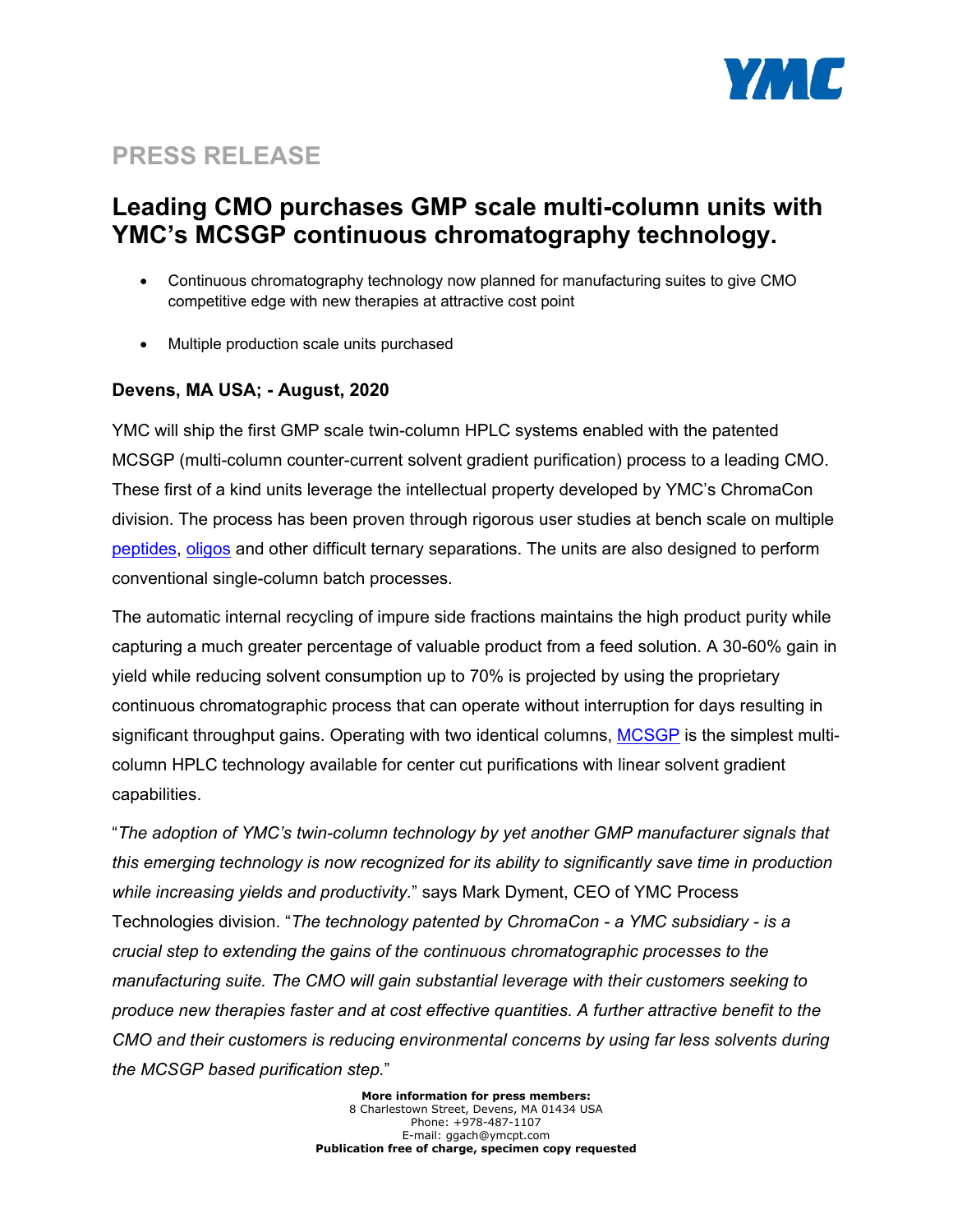

Enabled with the patented MCSGP technology a YMC [Contichrom TWIN HPLC](https://www.ymcpt.com/sites/default/files/YMC%20TWIN%20MCSGP%20HPLC%20YMC%20Cut%20Sheet_D6-030-B-02-21-2020.pdf) system also allows tremendous economic benefits to the emerging DNA / RNA based drugs and vaccines as indicated in recent studies at the bench scale. The [FDA recently purchased the technology](https://www.ymcpt.com/file/189/node/56) at bench scale for its further evaluation. While recording tremendous gains in productivity, solvent savings and yield, the technology maintains the purity profile required by the user. The system features linear solvent gradients.

The units are under manufacture at YMC's Center of Excellence for GMP scale in Devens, MA USA where similar units are designed and produced within a platform of low and high pressure twin-column chromatography systems. Earlier this year to company made available a full scale twin-column HPLC GMP pilot unit and has produced [multiple twin-column low pressure units](https://www.ymcpt.com/resource-library/contichrom-twin-lplc-data-sheet) used in clinical production of mAb based therapies at leading biopharmaceutical firms.

#### **-ENDS-**

### **About YMC Ltd.**



YMC is a private Life Science company headquartered in Kyoto, Japan. Founded in 1980, company has affiliates and facilities throughout Asia, Europe and America. The over 500 employees are providing best-in-class lab and process solutions to the bio/pharmaceutical industry. YMC focus is in the innovation, production and sales of packing materials, packed columns and systems for High Performance Liquid Chromatography (HPLC), Low Pressure Liquid Chromatography (LPLC) and custom purification and custom synthesis. YMC operates a CMO facility and has recently opened a new lab / pilot facility "Kyoto Works" incorporating state of the art multi-column purification. YMC Process Technologies (YPT), Devens, MA USA (formerly LEWA-Nikkiso Bioprocess Systems' Group) has supplied GMP scale downstream process system for nearly 20 years. Acquired by YMC in December 2018, YPT Bio/Pharma Systems Group along with its sister affiliate YMC ChromaCon AG, is a leading supplier of lab and production scale single and multi-column chromatography systems with a deep portfolio of patents. YMC's intellectual assets and know-how cultivated from many years of experience, will continue to push the limits to create a prosperous future for the purification and discovery of small and large molecule therapies. More at[: http://www.ymc.co.jp/en/](http://www.ymc.co.jp/en/)

YMC, ChromaCon, and Contichrom are a registered marks of YMC Co Ltd.

**More information for press members:** 8 Charlestown Street, Devens, MA 01434 USA Phone: +978-487-1107 E-mail: ggach@ymcpt.com **Publication free of charge, specimen copy requested**